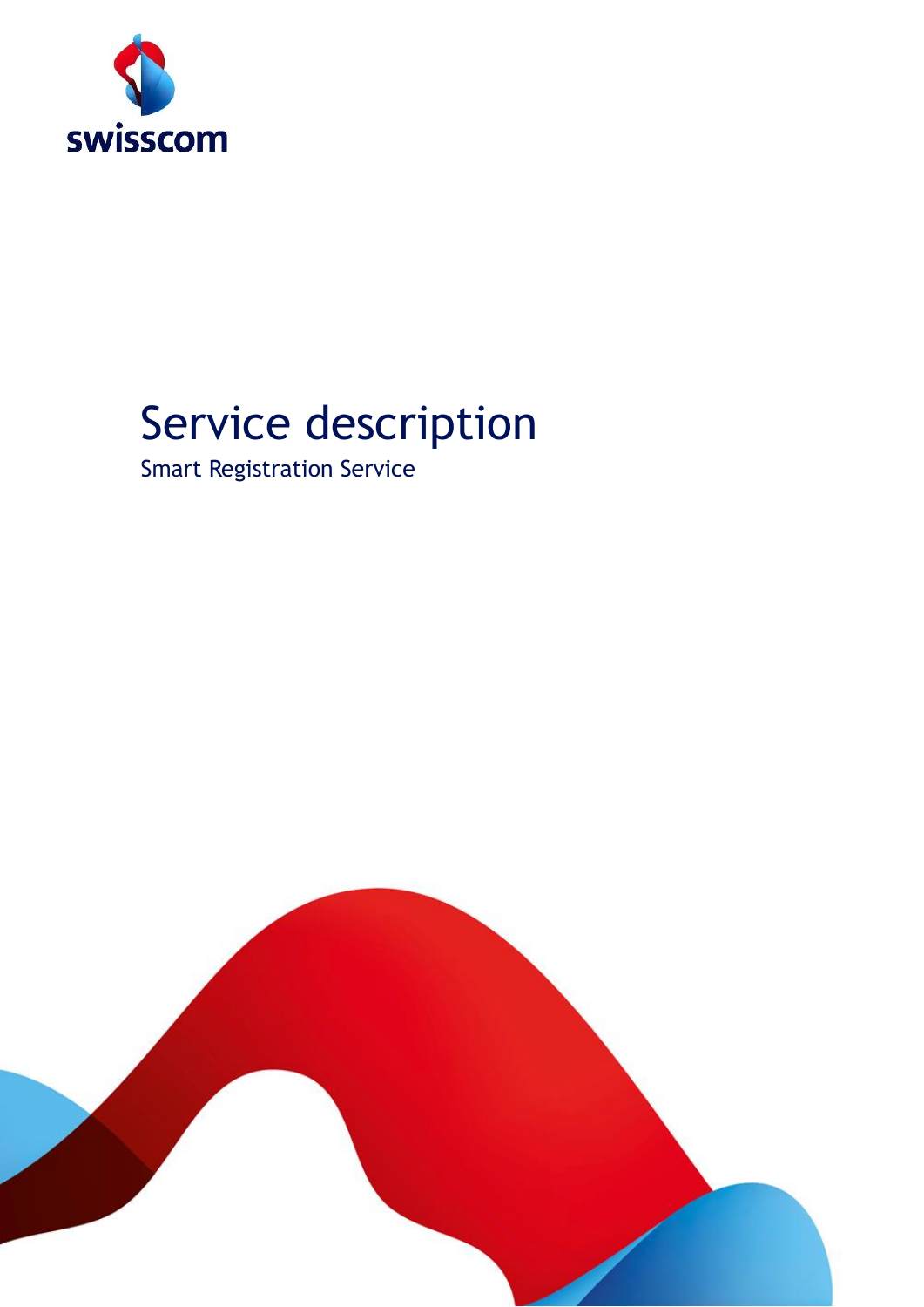

# Table of contents

| $\mathbf{2}$ |                                                                                                      |  |
|--------------|------------------------------------------------------------------------------------------------------|--|
| 2.1          |                                                                                                      |  |
| 2.2          |                                                                                                      |  |
| 3            |                                                                                                      |  |
| 3.1          |                                                                                                      |  |
| 3.2          |                                                                                                      |  |
| 3.2.1        | Process description for identification and registration with procedures offered by Swisscom 7        |  |
| 3.2.2        | Process description for identification and registration with customer-specific procedures (SRS own)7 |  |
| 3.3          |                                                                                                      |  |
| 3.4          |                                                                                                      |  |
| 3.5          |                                                                                                      |  |
| 3.6          |                                                                                                      |  |
| 3.7          |                                                                                                      |  |
| 4            |                                                                                                      |  |
| 5            |                                                                                                      |  |
| 5.1          |                                                                                                      |  |
| 5.1.1        |                                                                                                      |  |
| 5.1.2        |                                                                                                      |  |
| 5.1.3        |                                                                                                      |  |
| 5.2          |                                                                                                      |  |
| 6.           |                                                                                                      |  |
| 6.1          |                                                                                                      |  |
| 6.2          |                                                                                                      |  |
| 7            |                                                                                                      |  |
| 7.1          |                                                                                                      |  |
| 7.2          | Distinction when using the identifiers' identification data for other own purposes 14                |  |
| 7.3          |                                                                                                      |  |
| 7.4          |                                                                                                      |  |
| 7.5          | Data processing by third parties in Switzerland or abroad, emergency access 14                       |  |

**B**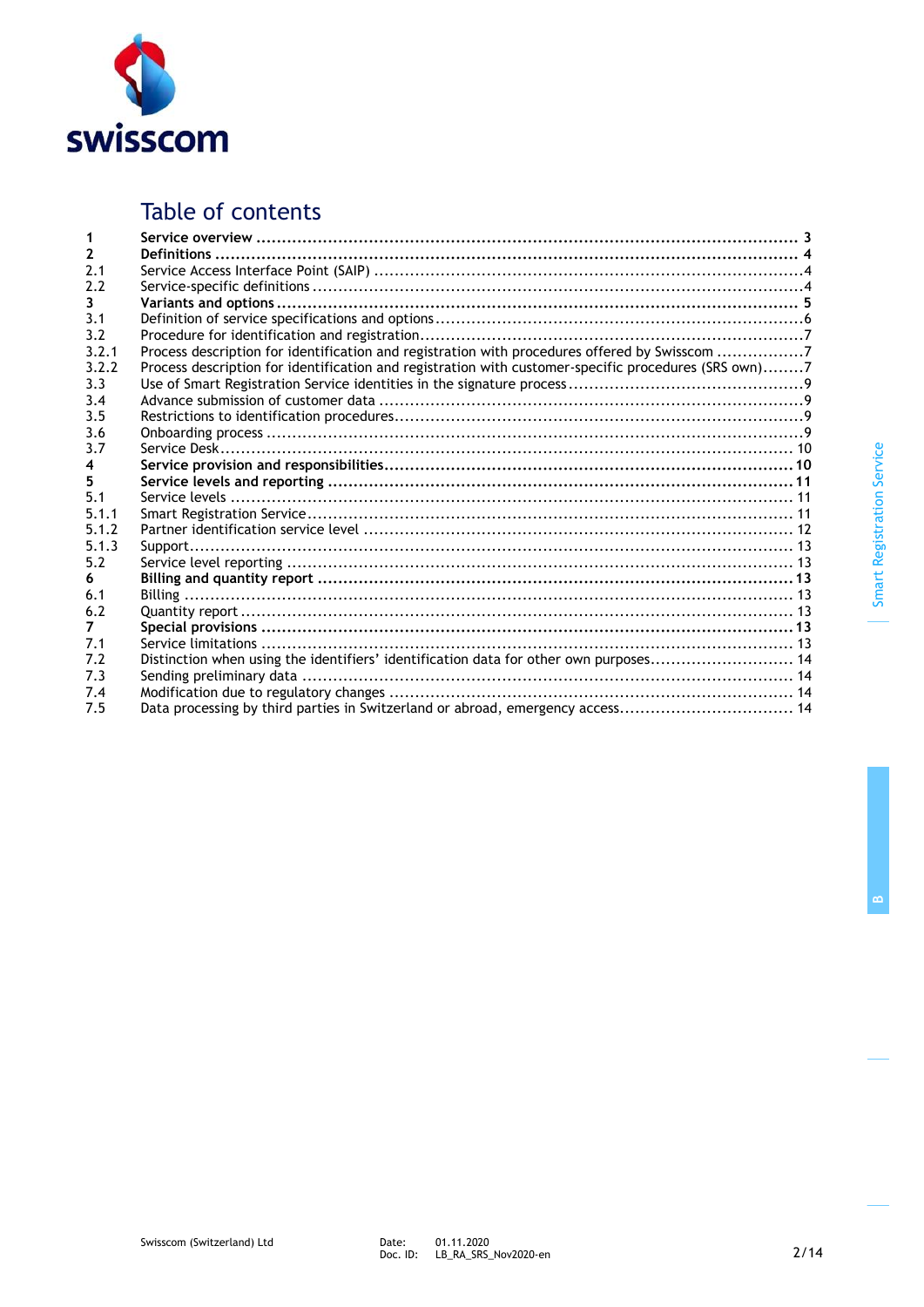

### 1 Service overview

Swisscom's facility for providing identification services (hereinafter "**Smart Registration Service**" or, for the sake of simplicity, "Service" or "SRS") enables customers to choose one or more identification procedures for the purpose of identifying persons authorised to use electronic signatures with Swisscom's All-in Signing Service (hereinafter "**AIS Service**").

The Smart Registration Service is based on the AIS Service and requires that the identified person later also signs using the AIS Service. In order for a person to be able to create an electronic signature, they must always first be identified as part of an identification procedure. In addition to the standard possibilities of the AIS Service, the Smart Registration Service allows customers to choose from a variety of other identification procedures to determine the procedures that suit their needs or to use their own identification procedure for the registration process. If the customer does not provide its own identification and registration procedure, Swisscom uses partners (hereinafter "Identifiers") for the identification procedures of the Smart Registration Service and commissions them to carry out the respective identification procedure in accordance with EU and Swiss legislation on electronic signatures.

After successfully completing the respective identification procedure, Swisscom archives the identification data for the legally prescribed period and manages the acceptance of the Swisscom terms and conditions of use. From this point on, the identified person can create advanced or qualified electronic signatures ("repetitive signing") via the Swisscom trust service – depending on the identification method – on the basis of the means of authentication (mobile number) verified during the identification procedure and until the validity of the identification expires.

#### Smart Registration Service

- Selection of the identification method
- Registration with authentication means for declaration of will
- Archiving of registration evidences
- Management of acceptance of terms of use

#### Identification partner

- Supply of registration method
- Identification and registration

#### All-in Signing Service

•Signature based on Smart Registration Service Identification

The Service provides the additional option of allowing the customer to perform the identification procedure in its own name with the respective identifier. In this case, the collected data are also supplied to Swisscom for the purpose of electronic signature. For example, the customer can instruct the identifier to perform the identity check at the same time for the purpose of combating money laundering. This avoids the need to perform multiple identification procedures. This option requires the customer to conclude additional contracts and is not the subject of this service description (see Section [7.1\)](#page-12-0).

 $2 =$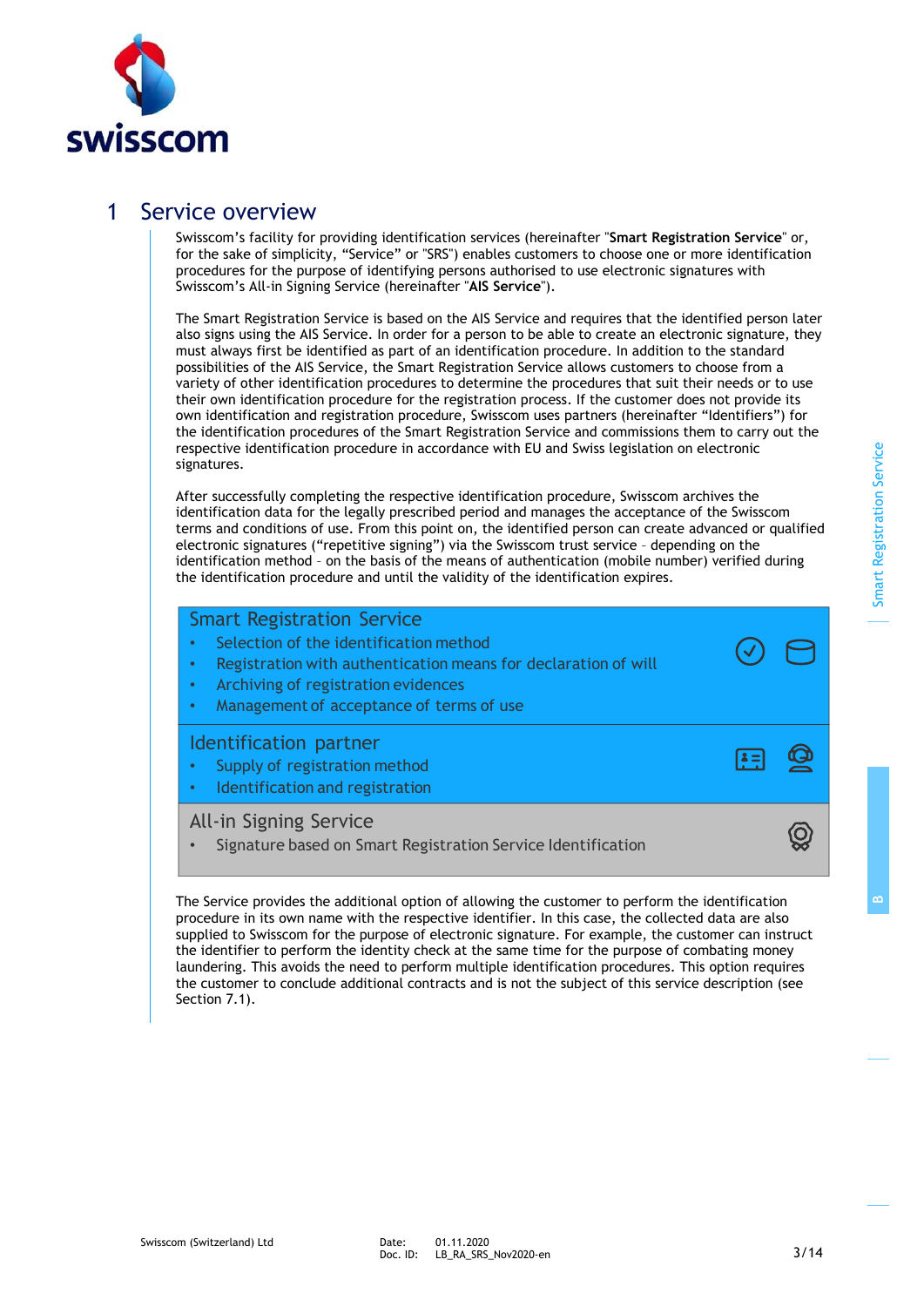

# 2 Definitions

#### **2.1 Service Access Interface Point (SAIP)**

The Service Access Interface Point (SAIP) is the contractually agreed, geographical and/or logical point at which a service is delivered to the service user. It is also the point at which a service is monitored and the provided service level is documented.

The SAIP is the interface that receives requests from the subscriber application and answers them according to the Integration Guide [\(https://documents.swisscom.com/product/filestore/lib/9b2c63c5-b3f4-4ff2-be3b](https://documents.swisscom.com/product/filestore/lib/9b2c63c5-b3f4-4ff2-be3b-d63e8e77a05b/integration-guide-srs-de.pdf?idxme=pex-search)[d63e8e77a05b/integration-guide-srs-de.pdf?idxme=pex-search](https://documents.swisscom.com/product/filestore/lib/9b2c63c5-b3f4-4ff2-be3b-d63e8e77a05b/integration-guide-srs-de.pdf?idxme=pex-search) ). The response can also be a documented error message.

The following purely schematic diagram serves to demonstrate the services and service components of the Smart Registration Service:



The transfer point (SAIP) is the interface between the Smart Registration Service and the customer-specific part of the application to start the identification or optionally the transfer of the customer's own registration records. Registration via an identifier from Swisscom is performed via 2-factor authentication via SMS/mobile phone. Mobile services used for the identification, authentication or declaration of consent are not included in the service level commitment.

#### **2.2 Service-specific definitions**

| Term                                    | <b>Description</b>                                                                                                                                                             |
|-----------------------------------------|--------------------------------------------------------------------------------------------------------------------------------------------------------------------------------|
| Advanced Electronic<br>Signature (AdES) | Advanced electronic signature provided by the All-in Signing Service in<br>accordance with Swisscom's certification guidelines or those of Swisscom IT<br>Service Finance S.E. |
| AIS Service                             | All-in Signing Service                                                                                                                                                         |
| elDAS regulation                        | EU regulation on electronic identification and trust services for electronic<br>transactions in the internal market.                                                           |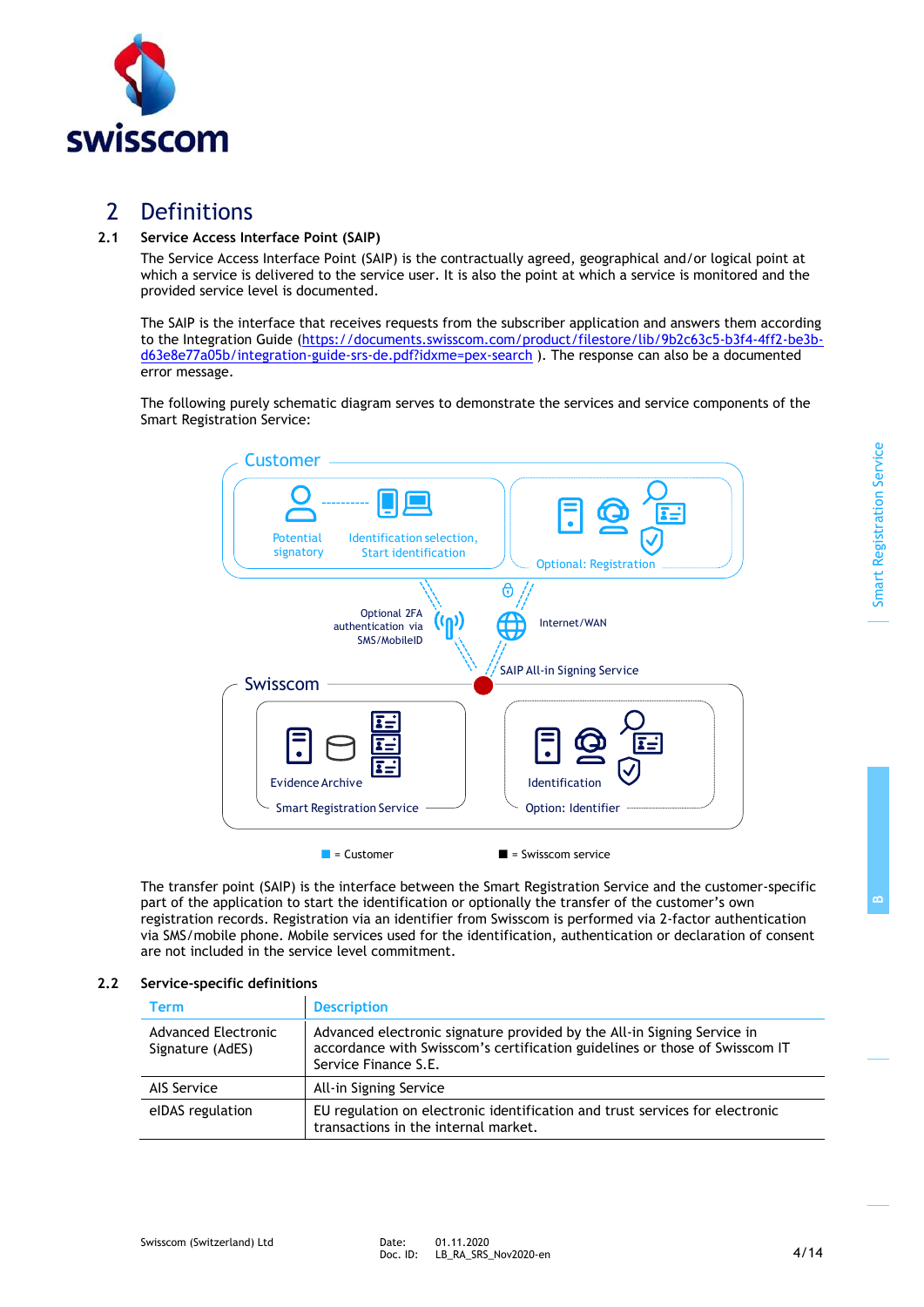

| Term                                                               | <b>Description</b>                                                                                                                                                                                                                                                                                                                                                                                          |
|--------------------------------------------------------------------|-------------------------------------------------------------------------------------------------------------------------------------------------------------------------------------------------------------------------------------------------------------------------------------------------------------------------------------------------------------------------------------------------------------|
| Evidence                                                           | Evidence in the form of a signed PDF document. This PDF typically contains the<br>photos and scans created during the identification process as well as the<br>collected data or other data required by regulatory authorities for proof of<br>identification. The electronic signature of the organisation that carried out the<br>identification is attached to the evidence.                             |
| <b>Identifier</b>                                                  | If the customer does not provide its own identification and registration<br>procedure, Swisscom offers identification and registration through an<br>identification partner, known as an identifier.                                                                                                                                                                                                        |
| MobileID                                                           | Managed service for secure user authentication via mobile phone. MobileID can<br>be purchased from various Swiss providers, including Swisscom.                                                                                                                                                                                                                                                             |
| <b>OTP</b>                                                         | One Time Password - password created for use on one occasion which is sent<br>via SMS.                                                                                                                                                                                                                                                                                                                      |
| Password with One<br><b>Time Password</b>                          | Procedure for 2-factor authentication in which a password is selected for<br>signature for the signature service and a one-time password sent by SMS is also<br>entered.                                                                                                                                                                                                                                    |
| Person to be identified                                            | Natural person who must be identified in advance in order then to<br>electronically sign a document with authentication and declaration of intent.                                                                                                                                                                                                                                                          |
| Qualified Electronic<br>Signature (QES)                            | Qualified Electronic Signature provided by the All-in Signing Service in<br>accordance with Swisscom's certification guidelines or those of Swisscom IT<br>Service Finance S.E.                                                                                                                                                                                                                             |
| RA delegation contract                                             | Contract between Swisscom and the identifier to which Swisscom has recourse<br>for the implementation of the identification procedures.                                                                                                                                                                                                                                                                     |
| Registration                                                       | Regulated process for identifying and storing identification data and the means<br>of authentication associated with such identification data that are required to<br>trigger an electronic signature via the AIS Service.                                                                                                                                                                                  |
| <b>Registration Authority</b><br>(RA)                              | Authority<br>responsible for identifying the signatories. Under an RA delegation agreement,<br>Swisscom may outsource parts of the registration process to third parties.                                                                                                                                                                                                                                   |
| Terms and conditions<br>of use (for Swisscom<br>signature service) | The terms and conditions of use govern the terms for using the signature<br>certificates and signature service within the scope of the relationship between<br>Swisscom (Switzerland) Ltd or Swisscom IT Services Finance S.E. and the<br>signatory on a subscriber application. They may be viewed at<br>https://www.swisscom.ch/de/business/enterprise/angebot/security/digital_certificate_service.html. |
| VZertES                                                            | Swiss ordinance on certification services in relation to electronic signatures and<br>other digital certificate applications (Schweizerisches Verordung über<br>Zertifizierungsdienste im Bereich der elektronischen Signatur und anderer<br>Anwendungen digitaler Zertifikate).                                                                                                                            |
| ZertES                                                             | Federal Act on certification services in relation to electronic signatures and<br>other digital certificate applications (Schweizerisches Bundesgesetz über<br>Zertifizierungsdienste im Bereich der elektronischen Signatur und anderer<br>Anwendungen digitaler Zertifikate).                                                                                                                             |

# 3 Variants and options

| <b>Standard variant</b>                                                                                                                         | <b>Smart Registration Service</b> |
|-------------------------------------------------------------------------------------------------------------------------------------------------|-----------------------------------|
| Identification by identifier:                                                                                                                   |                                   |
| SRS Video: Video identification                                                                                                                 |                                   |
| SRS Bank: Identification by use of e-Banking login                                                                                              |                                   |
| SRS Own: Identification through customer's own procedure                                                                                        |                                   |
| Restriction of the identification provided only to certain signature<br>application installations ("Claimed IDs") of the All-in Signing Service |                                   |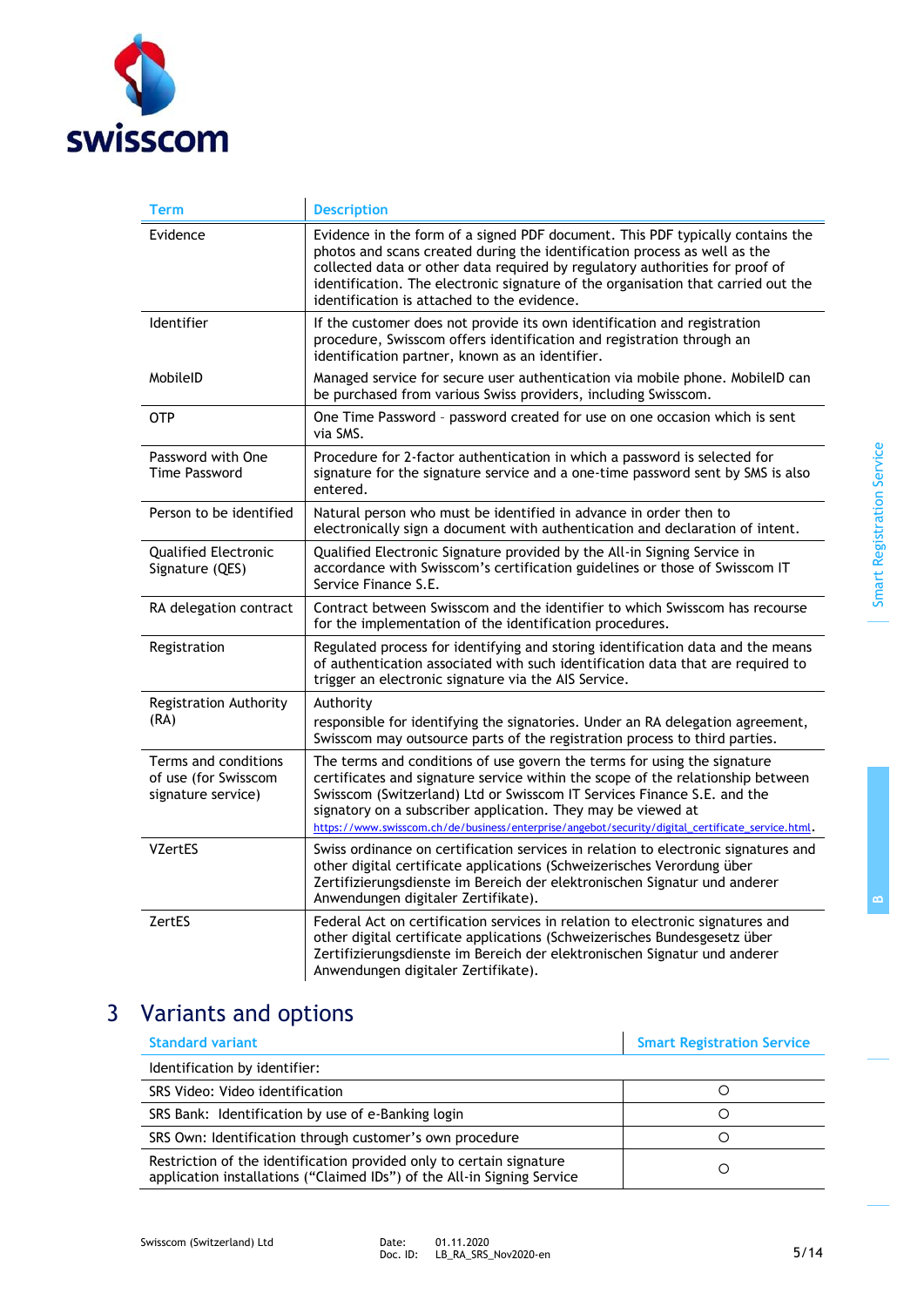

**Standard variant Smart Registration Service**

Advice on integrating the interface and service **Example 20** C

 $O =$  For an additional fee

#### **3.1 Definition of service specifications and options**

| <b>Specification/Option</b>                                                                                                                                     | <b>Definition</b>                                                                                                                                                                                                                                                                                                                                                                                                                                                                                                                                                                                                                                                                                                                                                                                                                                                                                                                                                           |
|-----------------------------------------------------------------------------------------------------------------------------------------------------------------|-----------------------------------------------------------------------------------------------------------------------------------------------------------------------------------------------------------------------------------------------------------------------------------------------------------------------------------------------------------------------------------------------------------------------------------------------------------------------------------------------------------------------------------------------------------------------------------------------------------------------------------------------------------------------------------------------------------------------------------------------------------------------------------------------------------------------------------------------------------------------------------------------------------------------------------------------------------------------------|
| SRS Video: Video identification                                                                                                                                 | In the case of SRS video, the customer receives a URL to a website,<br>which it passes on to the person to be identified. The person to be<br>identified can then access the video identification service. For this<br>purpose, it is necessary to have a PC with webcam or a smartphone<br>equipped with a camera. Within the context of a web session, the<br>person to be identified must show their ID under the guidance of an<br>operator of the video identifier and answer questions to confirm the<br>ID data and demonstrate that they are present in person. The data<br>determined in this way are then transmitted to Swisscom.                                                                                                                                                                                                                                                                                                                                |
| SRS Bank: Identification by use<br>of e-Banking login                                                                                                           | In the case of SRS bank, the customer receives a URL to a website,<br>which he/she passes on to the person to be identified. The person to<br>be identified now calls up the bank identification service, which first<br>asks for the customer's identification data, including mobile number,<br>for future declaration of will. The customer then enters the account<br>details of his e-banking-enabled bank. The customer logs into his<br>bank account and confirms the authentication requests made by the<br>bank and carries out a reference money transfer.<br>The mobile number is now confirmed by an SMS one-time password.<br>After this procedure, the person to be identified leaves their bank<br>account again and is thus identified. The identification data, the<br>mobile number and reference to the bank login process data are<br>transferred to Swisscom. In this case, the identifier keeps the exact<br>operation data as a delegated registrar. |
| SRS Own: Identification through<br>customer's own procedure                                                                                                     | The person to be identified is identified by the customer's own<br>identification procedure, which feeds the evidence into the Smart<br>Registration Service. Optionally, an SMS containing the terms and<br>conditions of use can then be sent out so that the person to be<br>identified can accept them. An implementation concept is drawn up<br>for the identification procedure used, which describes the procedure<br>and all regulatory requirements. The Smart Registration Service<br>mainly uses the storage of evidence data and optionally the<br>administration of the terms and conditions of use. Depending on the<br>jurisdiction and procedure, it may also be necessary for an audit of<br>the customer's own identification procedure by a recognised auditor.<br>It is necessary to sign an additional RA-Delegation Contract.                                                                                                                         |
| Restriction of the identification<br>provided only to certain<br>signature application installations<br>("Claimed IDs") of the All-in<br><b>Signing Service</b> | Basically, identifications are carried out in such a way that the<br>identified persons can provide signatures everywhere within the<br>scope of the permitted possibilities in which the All-in Signing<br>Service is used. There is the additional option of restricting the<br>signature options for identified persons in case of an own<br>identification (SRS own) so that they are only allowed to sign for a<br>specific signature application (i.e. specific access to the All-in<br>Signing Service).                                                                                                                                                                                                                                                                                                                                                                                                                                                             |
| Advice on integrating the<br>interface                                                                                                                          | The interface is based on a token-based OAuth protocol. Swisscom<br>can provide consulting services that are charged on the basis of time<br>and effort.                                                                                                                                                                                                                                                                                                                                                                                                                                                                                                                                                                                                                                                                                                                                                                                                                    |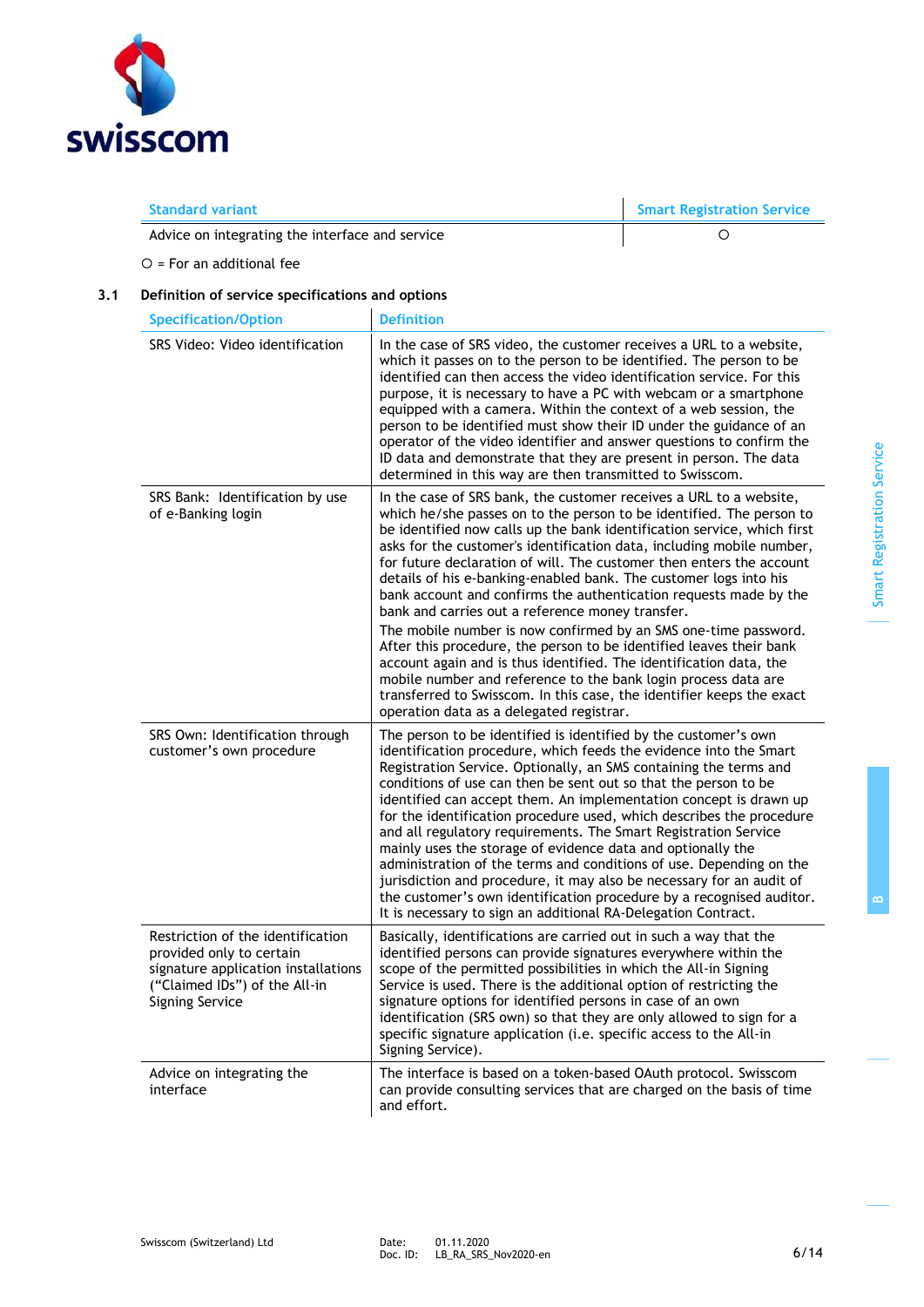

#### **3.2 Procedure for identification and registration**

#### 3.2.1 **Process description for identification and registration with procedures offered by Swisscom** The customer receives access to the Smart Registration Service to enable it to use the contractually agreed identification procedures. This access is certificate-supported and enables secure data transmission.



If the customer does not use its own identification procedure, the customer submits optionally a request via this interface asking which identification options are available. In the reply from Swisscom, the customer receives a catalogue of the connected identification possibilities containing details of the identifier (1), specification of the associated jurisdictions (EU, Switzerland) to which identification is applicable, and further restrictions concerning the respective identification procedure.

The customer now selects an identification procedure (2) and receives a URL (3) of the identification partner in response, which the customer can pass on to the person to be identified.

The person to be identified accesses the URL (4) and is directed the identifier's website. They then follow the instructions necessary for identification.

As soon as identification is completed, Swisscom receives the electronically signed evidence and identification data record (hereinafter "Evidence") from the identifier (5) together with the mobile number that will later be used to authenticate and approve the signatures. Swisscom sends an SMS to this mobile number containing a URL to a website that requests the user to accept Swisscom's terms and conditions of use for the Swisscom Signature Service (6). As soon as the customer has confirmed its acceptance by "checking the box" on the website (7), Swisscom archives the Evidence in accordance with the obligations to which Swisscom is subject in Switzerland as a certification service and to which Swisscom IT Services Finance S.E. is subject in Austria as a trusted service provider.

In contrast to the customer-specific procedure outlined below, Swisscom is the responsible registrar in this case. An implementation concept is not required for this.

#### 3.2.2 **Process description for identification and registration with customer-specific procedures (SRS own)**

In the case of customer-specific identification procedures, steps (1) to (4) are omitted and the potential signatory performs identification and registration of the mobile number using the customer-specific procedure described in the implementation concept. The customer thereby assumes the role of registrar. **B**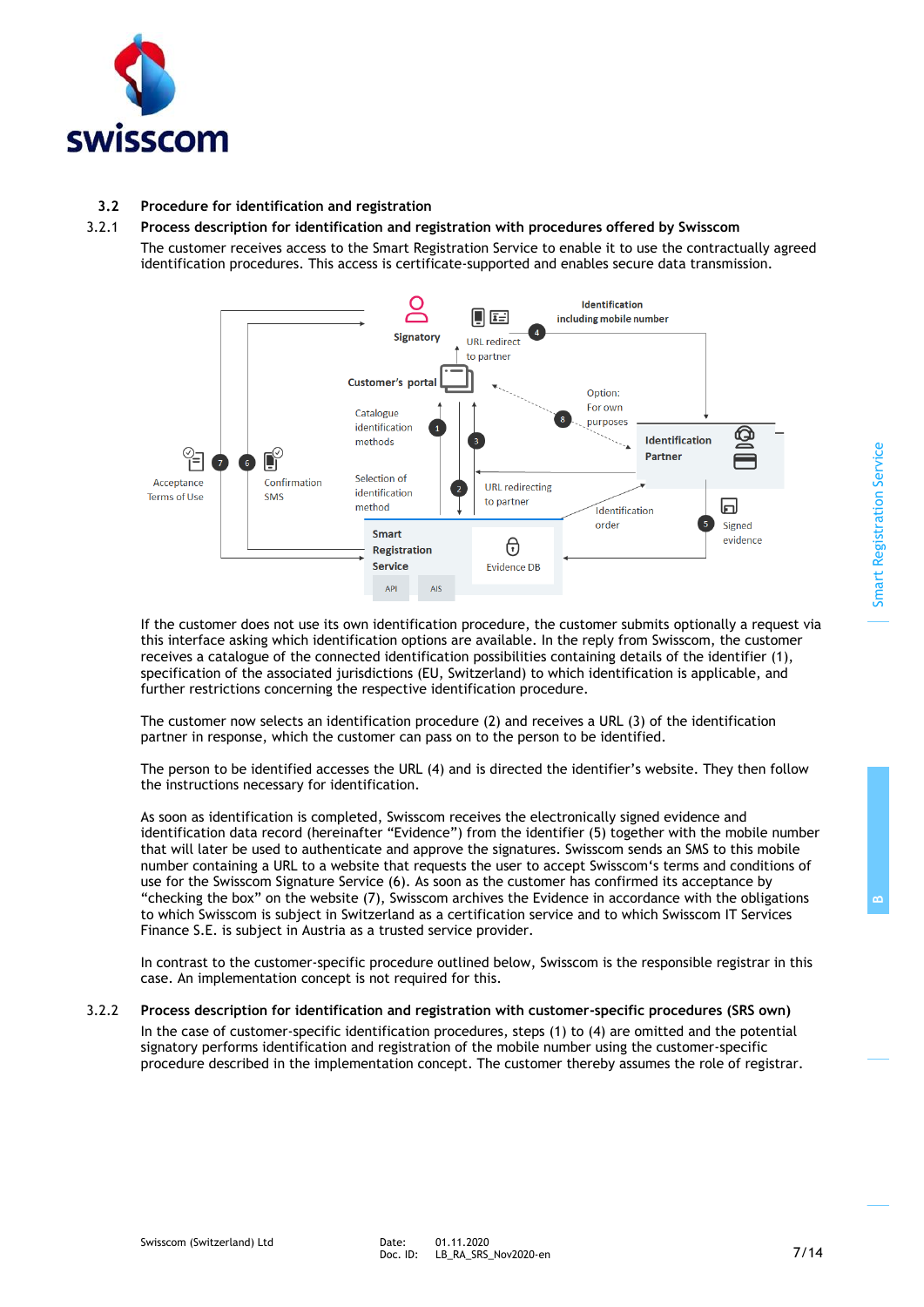



In the case of customer-specific identification procedures, the terms and conditions of use can alternatively be managed by the customer. The procedure for this is to be described in the implementation concept.

Instead of explicit names, pseudonym data including mobile number can also be transmitted. The customer must ensure that the pseudonym data are linked up to the actual identification data. The evidence records then contain a reference to the identification data managed by the customer. In the implementation concept, it must be ensured that storage is within the legal retention period.



The advantage here is that the identified person can also use other signature applications that verify identity using the Smart Registration Service; additionally, administration of acceptance of the terms and conditions of use can be outsourced.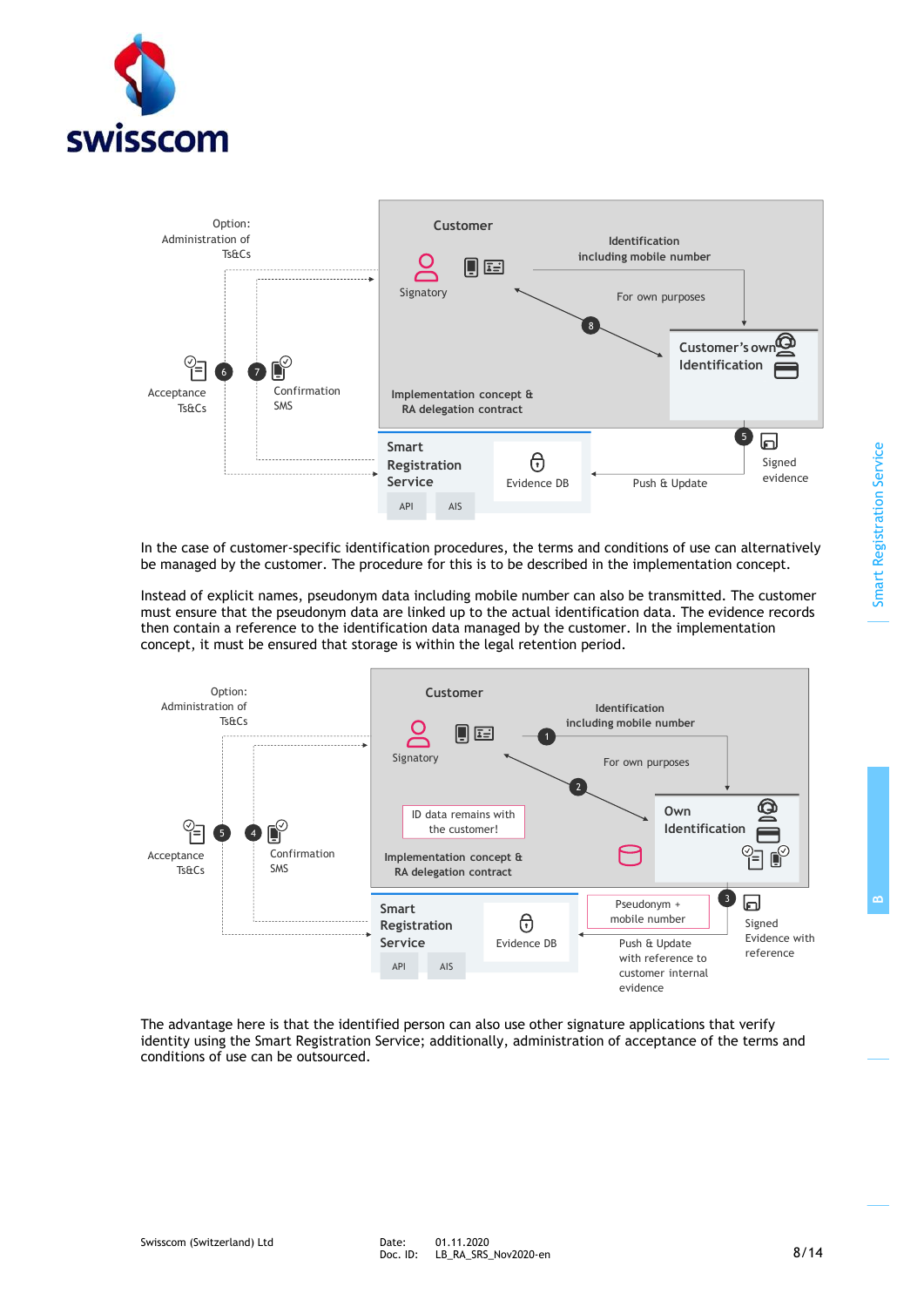

#### **3.3 Use of Smart Registration Service identities in the signature process**

If a signature is requested from any signature portal in the AIS Service, the AIS Service checks with the Smart Registration Service whether the person has already been validly identified and requests a declaration of intent (authentication) to confirm the signature. This can take the form of confirmation in the MobileID Authenticator App, a MobileID, or a combination of password and One Time Password with SMS (OTP), for example. If the password and OTP are to be used, the password is set for the first time directly after the terms and conditions of use for the Swisscom Signature Service have been confirmed following identification.

#### **3.4 Advance submission of customer data**

<span id="page-8-0"></span>When selecting and activating an identification method offered by Swisscom, it is possible to provide preexisting identification data, thus facilitating the procedure, since these data only need to be checked using the identification method of the identifier and do not need to be recorded (e.g. mobile number, name, etc.).

#### **3.5 Restrictions to identification procedures**

For regulatory reasons, the various identification procedures can only be used in their respective jurisdiction and subject to certain conditions, as shown in the overview below. The customer is responsible for observing these conditions when selecting the identification procedure. The customer acknowledges that selecting an identification procedure that is not permissible for the desired electronic signature will result in an error message during the process of creating the electronic signature and will prevent the electronic signature from being created.

The abbreviations in the column "Jurisdiction" have the following meaning:

- EU: QES: Qualified Electronic Signature: identification procedure approved in the EU according to eIDAS.
- EU: AdES: Advanced Electronic Signature: identification procedure approved in the EU according to eIDAS.
- Switzerland: QES: Qualified Electronic Signature: identification procedure approved in Switzerland according to ZertES.
- Switzerland: AdES: Advanced Electronic Signature: identification procedure approved in Switzerland according to ZertES.

| <b>Service</b><br>variants/option | <b>Jurisdiction</b>                                | <b>Restriction</b>                                                                                                                                                                                                                                                                                                                                                                                                                                                                                                |
|-----------------------------------|----------------------------------------------------|-------------------------------------------------------------------------------------------------------------------------------------------------------------------------------------------------------------------------------------------------------------------------------------------------------------------------------------------------------------------------------------------------------------------------------------------------------------------------------------------------------------------|
| SRS own                           |                                                    | Project-specific - is defined in the implementation concept                                                                                                                                                                                                                                                                                                                                                                                                                                                       |
| SRS video                         | EU: QES<br>EU: AdES<br>Switzerland:<br><b>AdES</b> | Video identification is restricted to certain countries and<br>certain ID types; see<br>https://trustservices.swisscom.com/downloads "List of<br>countries for the video identification and POS". Electronic<br>signatures based on the authentication medium "mobile<br>number" can be generated for a maximum period of five years<br>after identification or until the expiry date of the ID document<br>submitted. After that, re-identification is required. Voice<br>guidance: at least English and German. |
| SRS bank                          | EU: QES<br>EU: AdES                                | This requires a bank account with a German e-banking<br>institution. Some banks are not supported, see<br>https://trustservices.swisscom.com/downloads, "SRS Bank/QES<br>Ident". Electronic signatures based on the authentication<br>medium "mobile number" can be generated for a maximum<br>period of two years after identification. After that, re-<br>identification is required. Voice guidance: German.                                                                                                   |

#### **3.6 Onboarding process**

Provided that the order is correct, the contract for the Smart Registration Service has been concluded and all signed contracts have been submitted to Swisscom, Swisscom technical support will set up access within 10 days. The selected identification types are activated for the customer.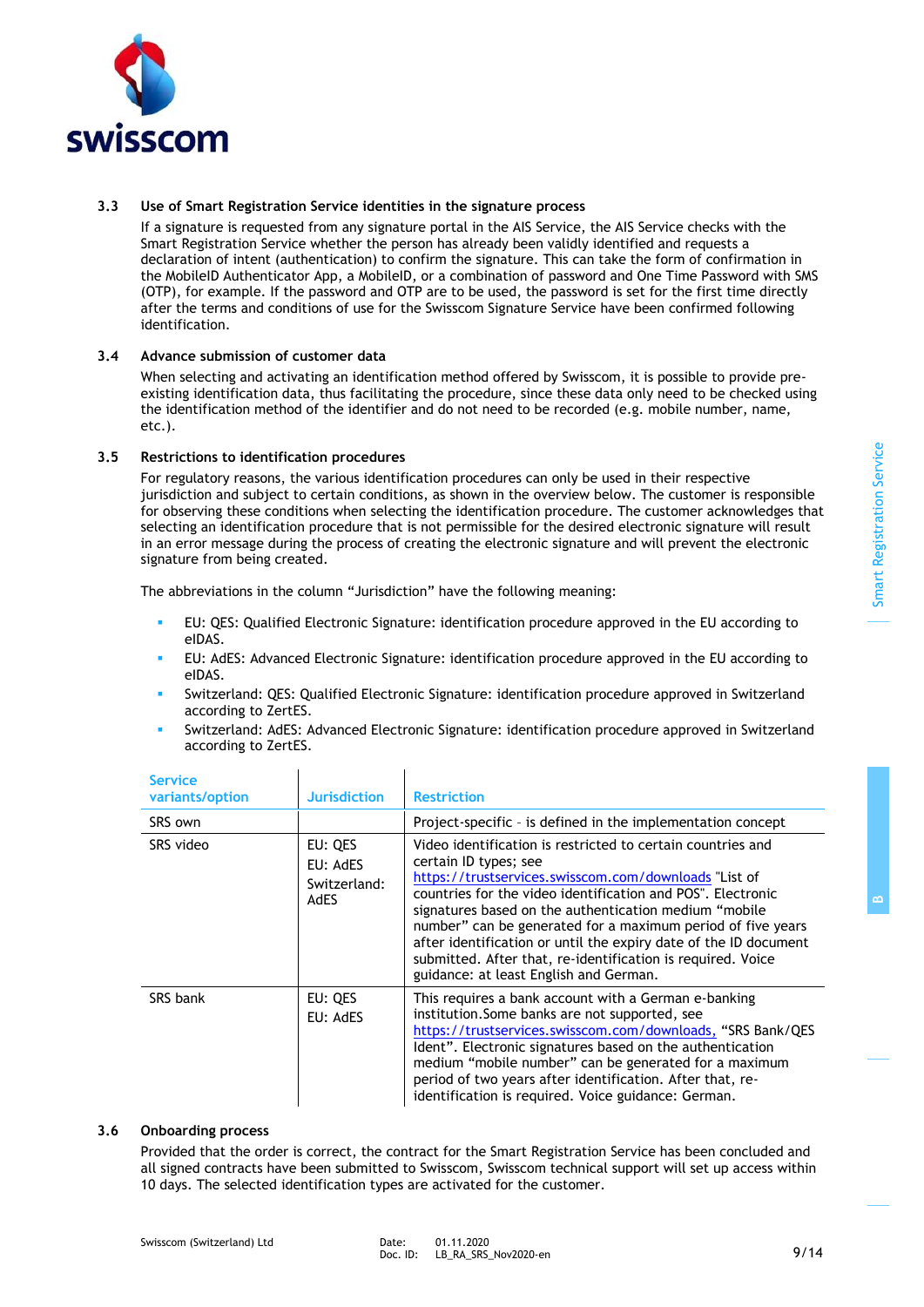# swisscom

#### **3.7 Service Desk**

Swisscom provides a Service Desk (1st level support) for identifications. According to the request, Swisscom resolves the incidents directly with the service points of the identifiers if necessary if no own identification procedure is used.

# 4 Service provision and responsibilities

**Non-recurring services**

Activities  $(S = \text{Swisscom} / C = \text{Customer})$  **S C** 

|    | ACCIVICIO IS SHISSCOTTI C COSCOTTION                                                                                                                                                                                                                                                                                                                                                                                                                              |   |  |
|----|-------------------------------------------------------------------------------------------------------------------------------------------------------------------------------------------------------------------------------------------------------------------------------------------------------------------------------------------------------------------------------------------------------------------------------------------------------------------|---|--|
|    | <b>Service provision</b>                                                                                                                                                                                                                                                                                                                                                                                                                                          |   |  |
| 1. | If the customer has commissioned the Swisscom identifier to perform identification on<br>the basis of a separate contract: notification to Swisscom.                                                                                                                                                                                                                                                                                                              |   |  |
| 2. | Activating access to the Smart Registration Service and activating the communication<br>protocol.                                                                                                                                                                                                                                                                                                                                                                 | ✓ |  |
| 3. | Using a customer-specific identification procedure: creating an implementation concept<br>and signing an RA delegation contract; depending on the implementation concept,<br>performance of an audit with an approved auditor.                                                                                                                                                                                                                                    |   |  |
| 4. | In the case of a customer-specific identification procedure, the customer provides<br>Evidence (according to the specification in the implementation concept) containing the<br>meta data of the identification and exports this to the database of the Smart<br>Registration Service. The Evidence must be signed, and the public key for signature<br>verification must be made known to Swisscom as a matter of priority in order to activate<br>the supplier. |   |  |
|    | <b>Termination of the Service</b>                                                                                                                                                                                                                                                                                                                                                                                                                                 |   |  |
|    | Deleting authorisations and accesses to the Service.                                                                                                                                                                                                                                                                                                                                                                                                              |   |  |

#### **Recurring services**

Activities (S = Swisscom / C = Customer) **S C** 

| <b>Standard services</b>                                                                                                                                                                                                                                                                                                                                                                                                                                      |   |  |
|---------------------------------------------------------------------------------------------------------------------------------------------------------------------------------------------------------------------------------------------------------------------------------------------------------------------------------------------------------------------------------------------------------------------------------------------------------------|---|--|
| 1. Providing and maintaining the service infrastructure and operating access.                                                                                                                                                                                                                                                                                                                                                                                 | ✓ |  |
| 2. Ensuring that the identification procedures are in compliance with the respective types of<br>electronic signature according to the categorisation in Section 3.4.                                                                                                                                                                                                                                                                                         |   |  |
| 3. Selecting the suitable identification procedure that is compatible with the desired<br>electronic signature according to Section 3.4.                                                                                                                                                                                                                                                                                                                      |   |  |
| 4. Providing and maintaining the interface to the partners selected by Swisscom for<br>performing identification.                                                                                                                                                                                                                                                                                                                                             | ✓ |  |
| 5. Notifying the person to be identified about the identification to be made, the purpose of<br>the identification and the procedure to be followed for identification.                                                                                                                                                                                                                                                                                       |   |  |
| 6. Creating and activating specific terms and conditions of use for the customer which apply<br>in addition to the terms and conditions of use for the Swisscom Signature Service.                                                                                                                                                                                                                                                                            |   |  |
| 7. Providing a URL for the person to be identified.                                                                                                                                                                                                                                                                                                                                                                                                           | ✓ |  |
| 8. Assuming responsibility for performing identification of the person to be identified after<br>the URL has been made available by request or user guidance has been provided in the<br>appropriate portal.                                                                                                                                                                                                                                                  |   |  |
| 9. Unless a customer-specific identification procedure is used: notification to the person to<br>be identified that they will be redirected to a portal operated by an identifier (e.g. "By<br>accessing the URL http://xxx you will be redirected to the identification portal of our<br>identification partner, where you can identify yourself"). Obtaining consent as defined by<br>data protection legislation, provided that preliminary data are sent. |   |  |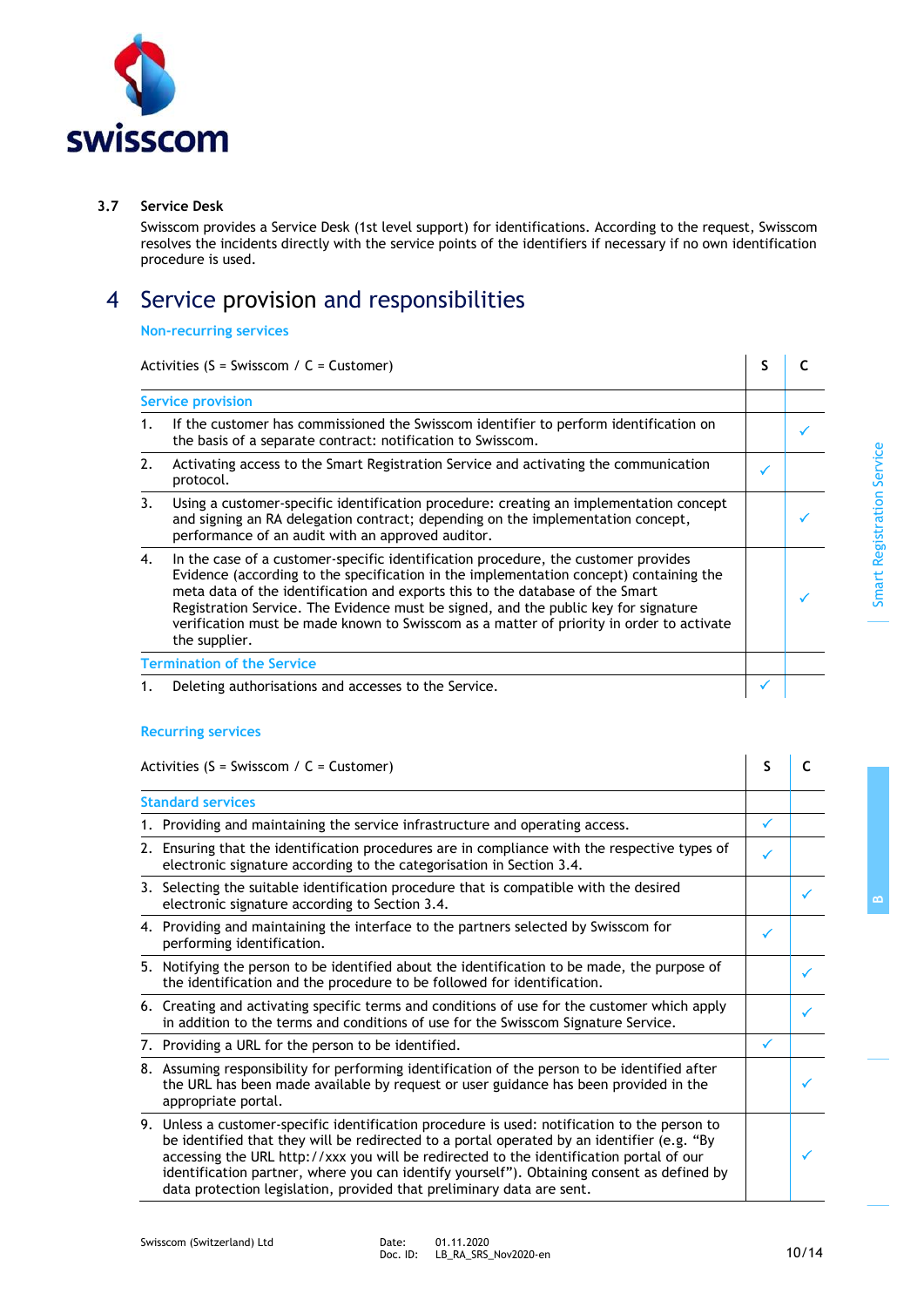

| Activities ( $S = Swisscom / C = Customer$ )                                                                                                                                                                                                              | S |  |
|-----------------------------------------------------------------------------------------------------------------------------------------------------------------------------------------------------------------------------------------------------------|---|--|
| 10. Triggering identification based on the URL sent.                                                                                                                                                                                                      |   |  |
| 11. Providing evidence data in the Smart Registration Service when using a customer-specific<br>procedure.                                                                                                                                                |   |  |
| 12. Obtaining acceptance of the terms and conditions of use for the Swisscom Signature<br>Service as far as not otherwise agreed in the SRS own implementation concept.                                                                                   | ✓ |  |
| 13. Lifecycle management of the customer's infrastructure: updating the infrastructure to the<br>current status of technology and security (security patches, updates, etc.) in order to<br>protect the interface.                                        |   |  |
| 14. Reporting changes to customer-specific information (contact persons, name of the<br>organisation, etc.).                                                                                                                                              |   |  |
| 15. Reporting security incidents that affect identification.                                                                                                                                                                                              |   |  |
| 16. Ensuring conformity with the chosen signature type and jurisdiction.                                                                                                                                                                                  | ✓ |  |
| 17. Including the identification method in the repeat audits.                                                                                                                                                                                             | ✓ |  |
| 18. Maintaining the interface for identification selection and to the identifiers.                                                                                                                                                                        | ✓ |  |
| 19. Archiving identification evidence and consent to the terms and conditions of use in<br>accordance with applicable legislation.                                                                                                                        | ✓ |  |
| 20. Providing support and coordination and assigning support cases to the respective<br>identification service provider based on the contract number, order reference, time of<br>identification and identification method used as well as mobile number. | ✓ |  |
| 21. Assuming the costs of aborted identifications (e.g. video identification) and expenses<br>incurred by the identifier in connection with these.                                                                                                        | ✓ |  |

# 5 Service levels and reporting

#### **5.1 Service levels**

#### 5.1.1 **Smart Registration Service**

The following service levels generally relate to the agreed Support Times. Definitions of terms (Operation Time, Support Time, Availability, Security and Continuity) and the description of the measurement procedure and reporting can be found in the other contractual elements (e.g. SLA definitions).

The following service levels are provided for the service variants (see Section 3). If more than one service level is available per variant, the service level is defined in the service contract.

| Service levels & target values |                                                                                  |                                                            | <b>Smart Registration Service</b> |
|--------------------------------|----------------------------------------------------------------------------------|------------------------------------------------------------|-----------------------------------|
| <b>Operation Time</b>          |                                                                                  |                                                            |                                   |
| <b>Operation Time</b>          | Mo-Su                                                                            | $00:00 - 24:00$                                            |                                   |
| Provider Maintenance<br>Window | PMW DC                                                                           | <b>PMW Swisscom</b><br>data centre                         |                                   |
|                                | PMW-Sw:<br>with advance notice<br>for security and<br>system-critical<br>updates | Daily<br>19:00-07:00, only<br>for announced<br>maintenance |                                   |
| <b>Support Time</b>            |                                                                                  |                                                            |                                   |
| Support Time <sup>1</sup>      | Mo-Su                                                                            | 00:00-24:00                                                |                                   |
| <b>Fault Acceptance</b>        | Mo-Su                                                                            | 00:00-24:00                                                |                                   |

1 If the Service was purchased via a Swisscom partner, they should generally be contacted in the event of faults. If the partner is not able to rectify the fault, the partner will pass it on to Swisscom.

**B**

Smart Registration Service

**Smart Registration Service**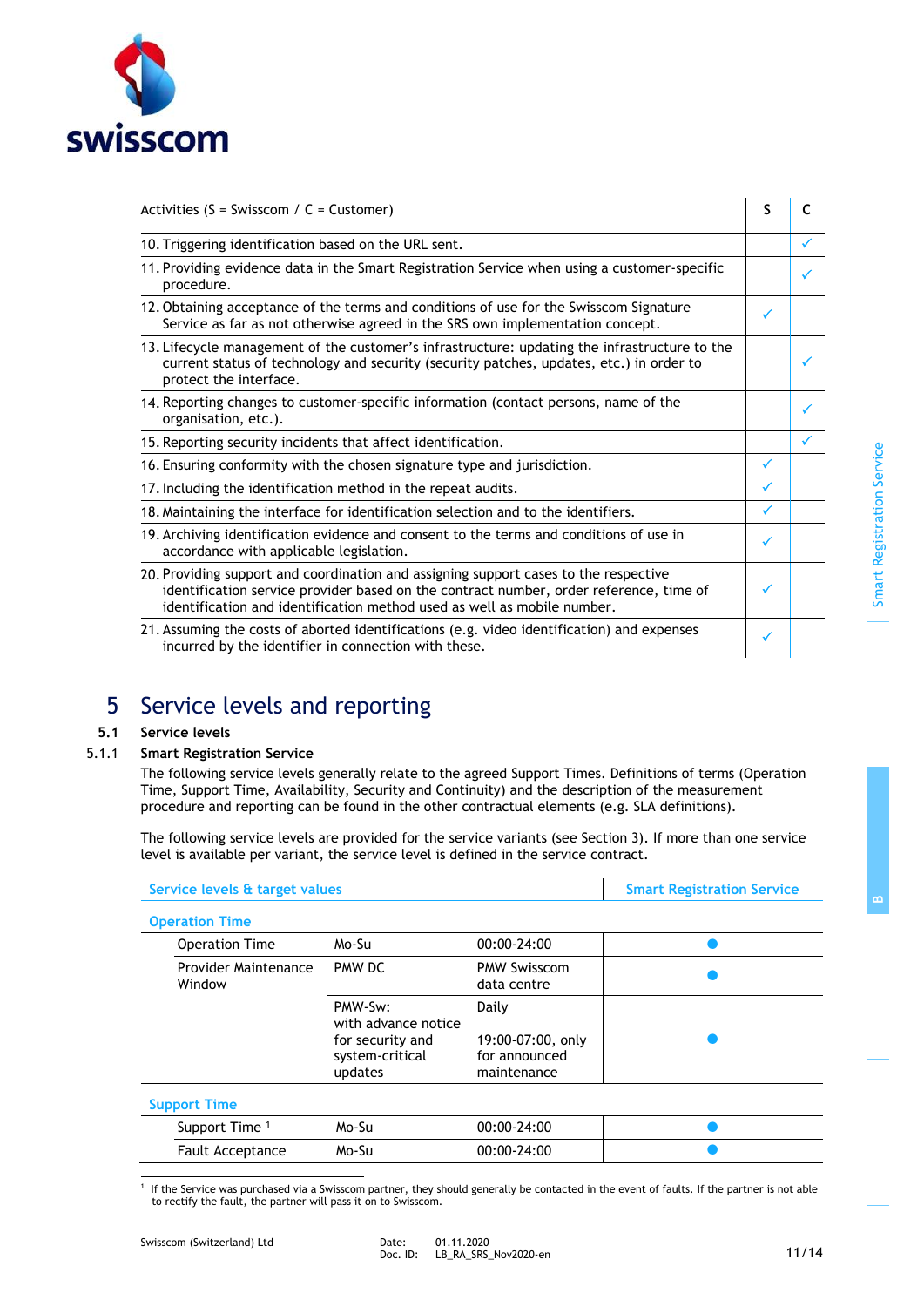

| Service levels & target values                         |                     | <b>Smart Registration Service</b> |
|--------------------------------------------------------|---------------------|-----------------------------------|
| <b>Availability</b>                                    |                     |                                   |
| Service Availability                                   |                     |                                   |
| Access to the<br>٠<br>Smart<br>Registration<br>Service | 99.5%               |                                   |
| <b>Security</b>                                        |                     |                                   |
|                                                        | Basic (ITSLB)       |                                   |
|                                                        | Advanced (ITSLA)    |                                   |
|                                                        | Customised (ITSLC)  | O                                 |
| <b>Continuity</b>                                      |                     |                                   |
| <b>ICT Service Continuity</b>                          | <b>Best Effort</b>  |                                   |
| (ICTSC)                                                | RTO 48 h   RPO 24 h | $\Omega$                          |
| <b>ICT Business</b><br>Continuity (ICTBC) <sup>2</sup> |                     | O                                 |

 $\bullet$  = Standard (included in the price)  $\circ$  = For an additional fee

#### 5.1.2 **Partner identification service level**

The partner identification service level is geared to the SLAs of the involved partners.

| Service levels & target values |                                                                                                            | <b>Video</b><br>identification<br>(EU) | <b>Bank</b><br>identification |
|--------------------------------|------------------------------------------------------------------------------------------------------------|----------------------------------------|-------------------------------|
| <b>Support Time</b>            |                                                                                                            |                                        |                               |
| Support Time                   | Mo-Su 00:00-24:00                                                                                          |                                        |                               |
|                                | Mo-Su 07:00-24:00                                                                                          |                                        |                               |
| <b>Fault Acceptance</b>        | Mo-Su 00:00-24:00                                                                                          |                                        |                               |
| <b>Performance</b>             |                                                                                                            |                                        |                               |
| Call pick-up rate              | 80% of calls are picked up within the<br>first 90 seconds, measured on a monthly<br>basis                  |                                        |                               |
|                                | 90% of calls are picked up within the<br>first 120 seconds, measured on a<br>monthly basis                 |                                        |                               |
|                                | 95% of calls are picked up within the<br>first 180 seconds, measured on a<br>monthly basis                 |                                        |                               |
|                                | Maximum processing time from end of<br>identification dialogue until submission<br>of Evidence: 20 minutes |                                        |                               |

**B**

 $2$  The AIS Service cannot be combined with the Swisscom ICT Business Continuity Service for a business continuity solution.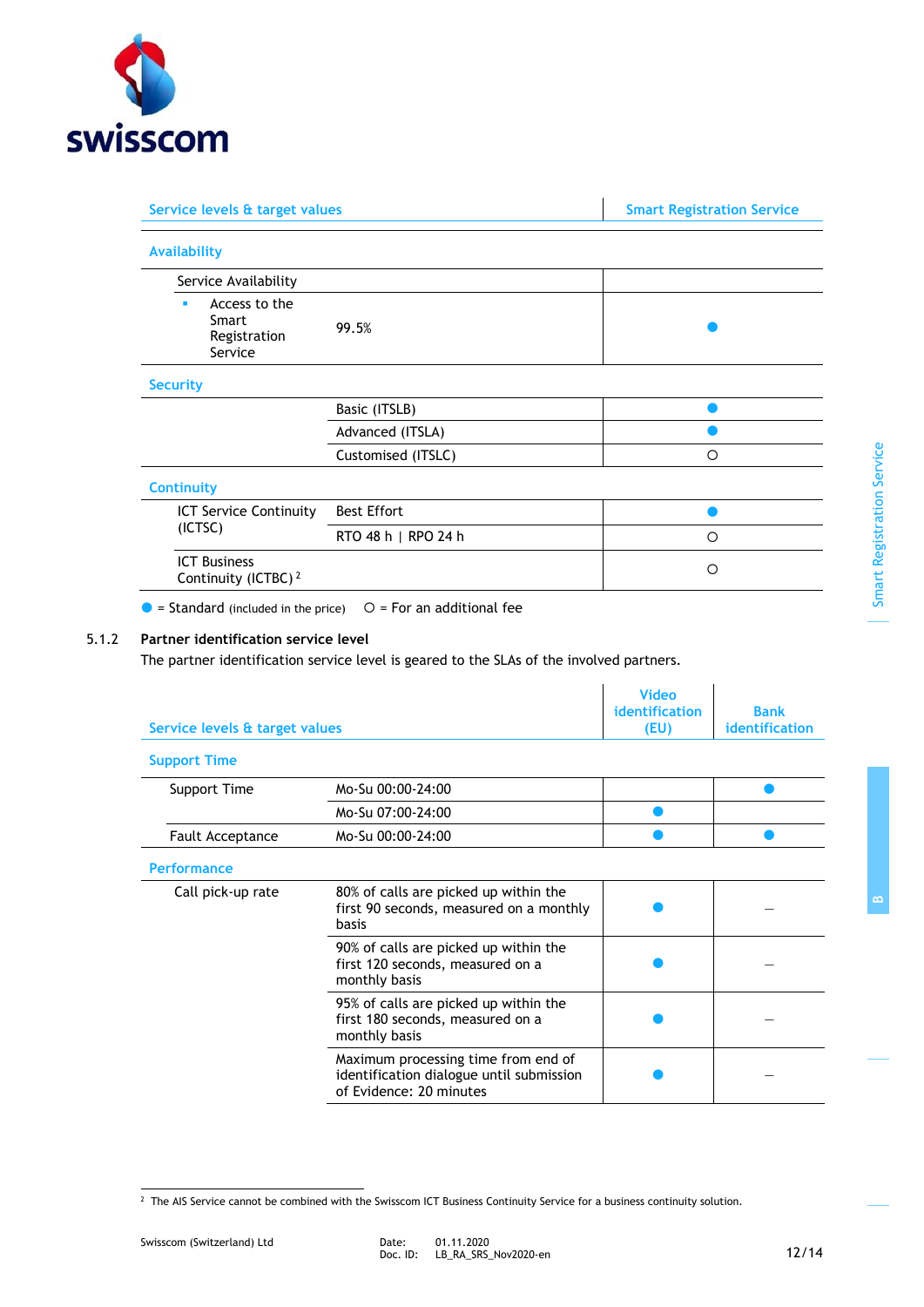

| Service levels & target values |                                                                                                          | <b>Video</b><br>identification<br>(EU) | <b>Bank</b><br>identification |
|--------------------------------|----------------------------------------------------------------------------------------------------------|----------------------------------------|-------------------------------|
|                                | Maximum processing time from end of<br>identification dialogue until submission<br>of Evidence: 1 minute |                                        |                               |

 $\bullet$  = Standard (included in the price)  $-$  = Not available

#### 5.1.3 **Support**

If the Smart Registration Service was purchased via a Swisscom partner, this partner should generally be contacted in the event of faults. If the partner is not able to rectify the fault, the partner will pass it on to Swisscom. Customer-specific problems and service activations and are handled by 2nd level support, Mon-Fri, during business hours from 8 a.m. to 5 p.m. The public holiday schedule provided in the basic document "SLA definitions" must be observed.

#### **5.2 Service level reporting**

| Service level report          | <b>Smart Registration</b><br><b>Service</b> | <b>Reporting period</b> |
|-------------------------------|---------------------------------------------|-------------------------|
| Availability,<br>pick-up rate |                                             | Monthly on request      |

## 6 Billing and quantity report

#### **6.1 Billing**

| <b>Price position</b>                                 | Unit/period                                 |
|-------------------------------------------------------|---------------------------------------------|
| Connection price based on transaction volume per year | Once per month                              |
| Registration completed by Swisscom identifier         | Price in service contract /<br>registration |

#### **6.2 Quantity report**

| <b>Quantity report</b><br><b>Product services/options</b> | Reporting information for billing                      |
|-----------------------------------------------------------|--------------------------------------------------------|
| Registration completed by<br>Swisscom identifier          | Date/time of registration and identification procedure |

# 7 Special provisions

#### **7.1 Service limitations**

<span id="page-12-0"></span>The identification procedures with the RA app and with the RA Enterprise app as well as identification procedures at points of sale in Swisscom Shops («SRS Direct») are not covered by this service description. If the customer wishes to use these identification procedures, they must be contractually agreed taking into account other Swisscom service descriptions (in particular, AIS Service).

The creation of an implementation concept as well as the performance of an audit and approval for own identification procedures do not form part of this contract. If the customer wants support in this regard, this must be ordered separately within the framework of an Onboarding Support contract.